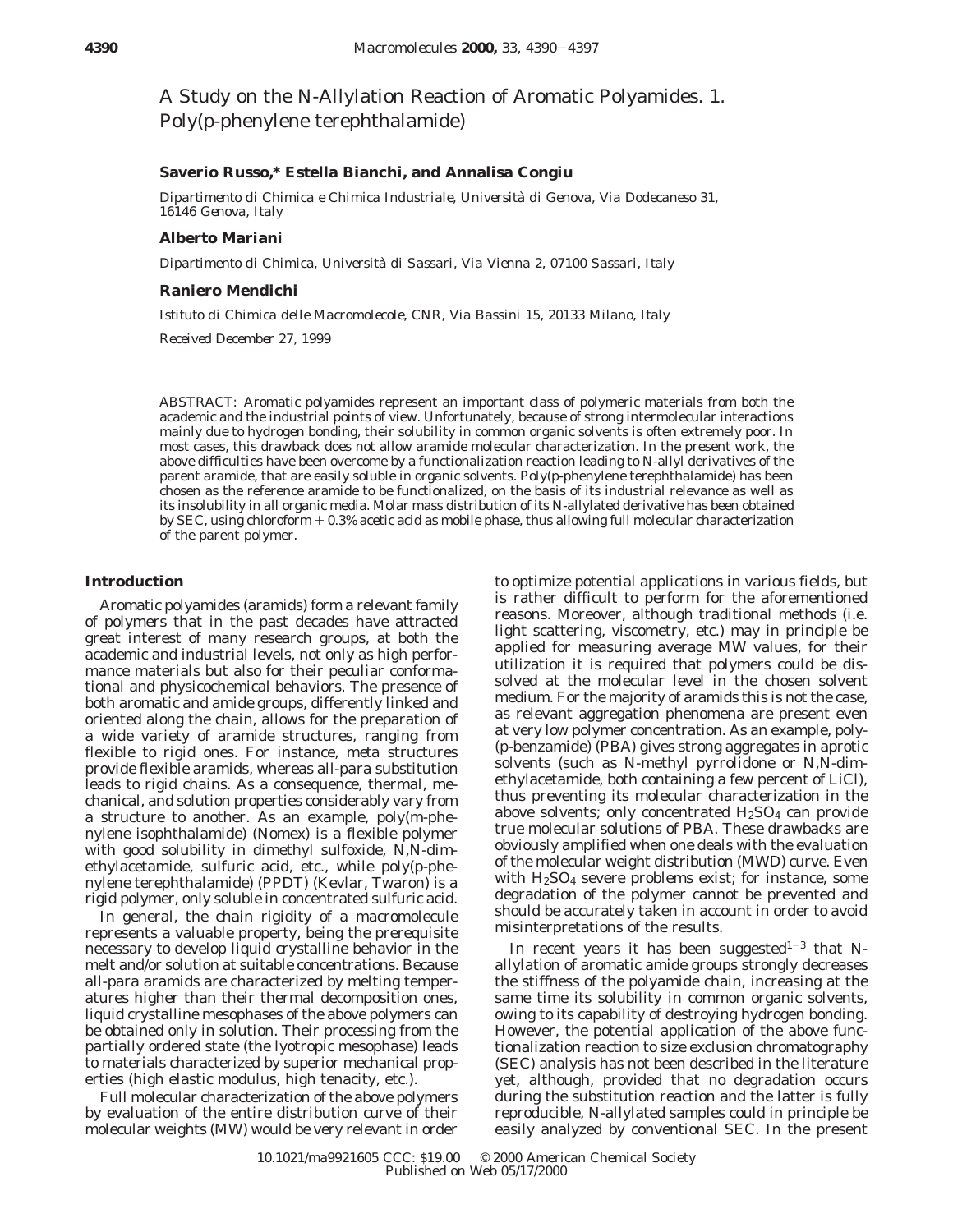

**Figure 1.** <sup>1</sup>H NMR spectrum (300 MHz) of PNA-PPDT sample A61 in  $d_6$  - DMSO.

study, PPDT has been taken as a representative of AA, BB aramids, to ascertain the suitability of the Nallylation method for its molecular characterization.

Indeed, derivatization reactions of polyamides by N-substitution have already been successfully applied to the nylon series.4-<sup>6</sup> Namely, *N*-trifluoroacetyl derivatives, characterized by full substitution of the NH groups and the absence of any degradation, are easily obtained from aliphatic polyamides. However, the above method completely fails when applied to aromatic polyamides.

#### **Experimental Section**

**Materials.** Commercial PPDT (Kevlar 49, DuPont) was finely cut and dried in a vacuum oven at 130 °C for 24 h before use. Laboratory samples of PPDT were synthesized according to a previous work of our research group<sup>7</sup> and treated as above. Potassium *tert*-butoxide (*t*-ButOK), allyl bromide, and anhydrous dimethyl sulfoxide (DMSO) (Aldrich) were used as received.

**N-Allylation of PPDT.** (i) Full substitution: in a threenecked flask, DMSO, PPDT (4.8%, w/v) and *t*-ButOK (2.47 mol per PPDT repeat unit) were introduced under nitrogen and kept stirred at room temperature for 48 h. During that time, because of the solubilization of PPDT polyanion in the initially heterogeneous reaction mixture, the medium became a red, viscous solution. After the first 24 h, the concentration of PPDT was lowered to 3.6% (w/v) by further addition of DMSO. After additional 24 h, allyl bromide was added (2.42 mol per PPDT repeat unit). Immediately, the solution became very fluid and, in about 3 h, *<sup>N</sup>*-allyl-PPDT (NA-PPDT) spontaneously

**Scheme 1. N-Allylation of a** *Para***-Oriented Aramide**



precipitated. The derivatized polymer was recovered by filtration, washed with water and dried overnight in a vacuum oven at 70˚C. (ii) Partial substitution: the only difference with the above procedure was the less than stoichiometric ratio of allyl bromide to PPDT amide protons in the repeat unit, as suggested in the literature.<sup>2</sup> As described in detail later on, partially substituted PPDT (PNA-PPDT) remains soluble in the reaction mixture.

**Characterization.** Solution viscosity measurements were performed by using a suspended level Ubbelhode viscometer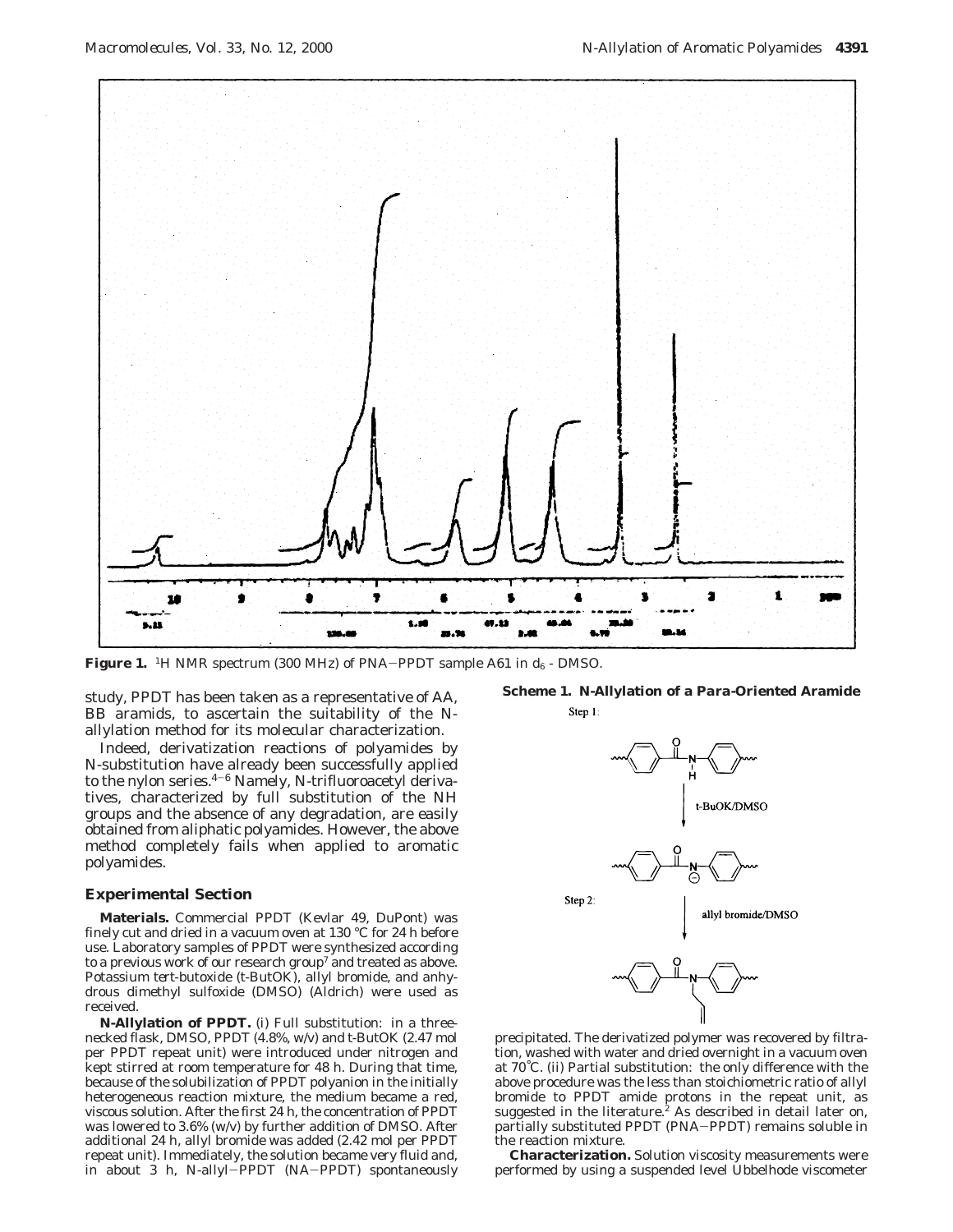

**Figure 2.** IR spectra of sample A61: (1) room temperature; (2) 110 °C.

**Table 1. Intrinsic Viscosity Values of Some NA**-**PPDT Samples, As Compared to the Corresponding Values of Parent PPDT**

| sample           | $[\eta]$ of PPDT <sup>a</sup> (dL g <sup>-1</sup> ) | $[\eta]$ of NA-PPDT <sup>b</sup> (dL g <sup>-1</sup> ) |
|------------------|-----------------------------------------------------|--------------------------------------------------------|
| A1 $\epsilon$    | 8.05                                                | 0.43                                                   |
| A3c              | 8.05                                                | 0.37                                                   |
| A21 $c$          | 1.84                                                | 0.16                                                   |
| A22 <sup>c</sup> | 1.84                                                | 0.14                                                   |
| $A4^d$           | 5.80                                                | 0.31                                                   |
| A11 $d$          | 5.80                                                | 0.29                                                   |
| A17 <sup>d</sup> | 5.80                                                | 0.32                                                   |

*<sup>a</sup>* In 96% H2SO4 at 25 °C. *<sup>b</sup>* In CHCl3 at 20 °C. *<sup>c</sup>* NA-PPDT from laboratory-made PPDT.7 *<sup>d</sup>* NA-PPDT from Kevlar 49 commercial fibers.

under the following conditions:  $96\%$  H<sub>2</sub>SO<sub>4</sub> at 25 °C, for PPDT; CHCl3 at 20 °C, for *N*-allyl derivatives.

FTIR spectra were recorded by a Bruker IFS66 spectrophotometer on thin polymer films. To remove humidity from the samples, a SPECAC heating cell was used in the temperature range between 25 and 110 °C. **<sup>1</sup>**H and **<sup>13</sup>**C NMR spectra were performed in CDCl<sub>3</sub> or in  $d_6$ -DMSO by using a Gemini 200 or a Unity 300 Varian spectrometer. DSC analyses were carried out by a Mettler calorimeter mod. TC 10A (heating rate of 10 °C/min). TGA analyses were performed by a Perkin-Elmer thermal analyzer (Series 7) at a heating rate of 20 °C/min.

**SEC Analysis.** SEC characterization was carried out either by a conventional SEC apparatus or by a multidetector SEC system. Basically, in the conventional mode, the system consisted of an Alliance 2690 separation module and a differential refractometer (DRI) as the concentration detector (both from Waters, Milford, MA). In the above configuration the molar mass *M* was derived from polystyrene (PS) calibration, as usual. In the multidetector SEC system, two additional absolute detectors were used on-line: a laboratory-made single

capillary viscometer (SCV) and a multiangle laser-lightscattering flow cell (MALS) (a Dawn DSP-F photometer from Wyatt, Santa Barbara, CA). Characteristics and performances of the multidetector SEC-MALS-SCV system have been described in detail elsewhere $8-12$  and are summarized in refs  $13 - 16.$ 

The column set was based on two PLGel Mixed C columns (5 *µ*m particle size) from Polymer Laboratories (Shropshire, U.K.). The experimental conditions used were as follows: chloroform + 0.3% acetic acid as mobile phase; temperature of 35 °C; flow rate of 0.6 mL/min and injection volume of 200 *µ*L.

### **Results and Discussion**

**N-Allylation.** As mentioned in the Introduction, to allow full molecular characterization of aramids, we decided to explore the possibility of synthesizing *N*-allyl derivatives of PPDT (as reference material), possibly fully functionalized, in reproducible conditions and without any degradation of PPDT chains.

At first, it has been necessary to verify whether the above derivatization occurs without any degradation of the aramid chain. Indeed, following Scheme 1, in the first step the strong base (*t*-BuOK) reacts with the -NH- amide groups to form a polyanion which, in the second step, is allowed to react with allyl bromide to give the final derivatized product. It is reasonable to assume that, as the base is a rather aggressive reagent, potential degradation could almost exclusively occur during the first step. To ascertain this point, some samples of PPDT have been treated with *t*-ButOK for 48 h as in Step 1 of Scheme 1, but instead of being further added with the N-allylating agent, they were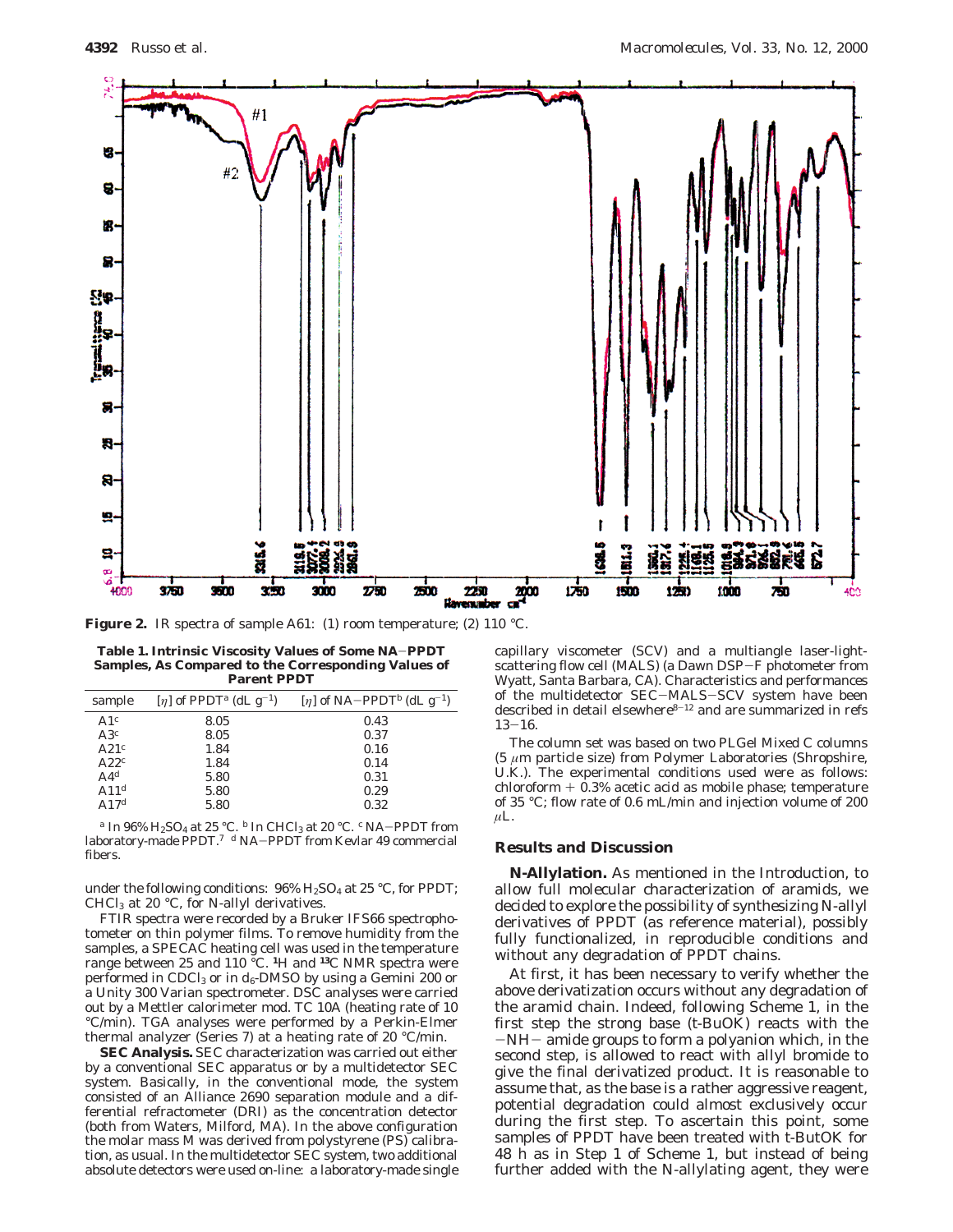

Figure 3. <sup>1</sup>H NMR spectrum (200 MHz) of NA-PPDT sample A1 in CDCl<sub>3</sub>.



quenched with water to give back the starting aramide. Intrinsic viscosities of treated samples in 96% H2SO4 have been measured and compared with those of neat PPDT. The [*η*] values for both series of samples have Figure 4. <sup>13</sup>C NMR spectrum (200 MHz) of sample A1 in CDCl<sub>3</sub>.

been found in all cases coincident (e.g., for sample A43,  $[\eta] = 2.55$  dL g<sup>-1</sup> before and after treatment). From the above data, it is reasonable to assume that no degradation occurs in our experimental conditions.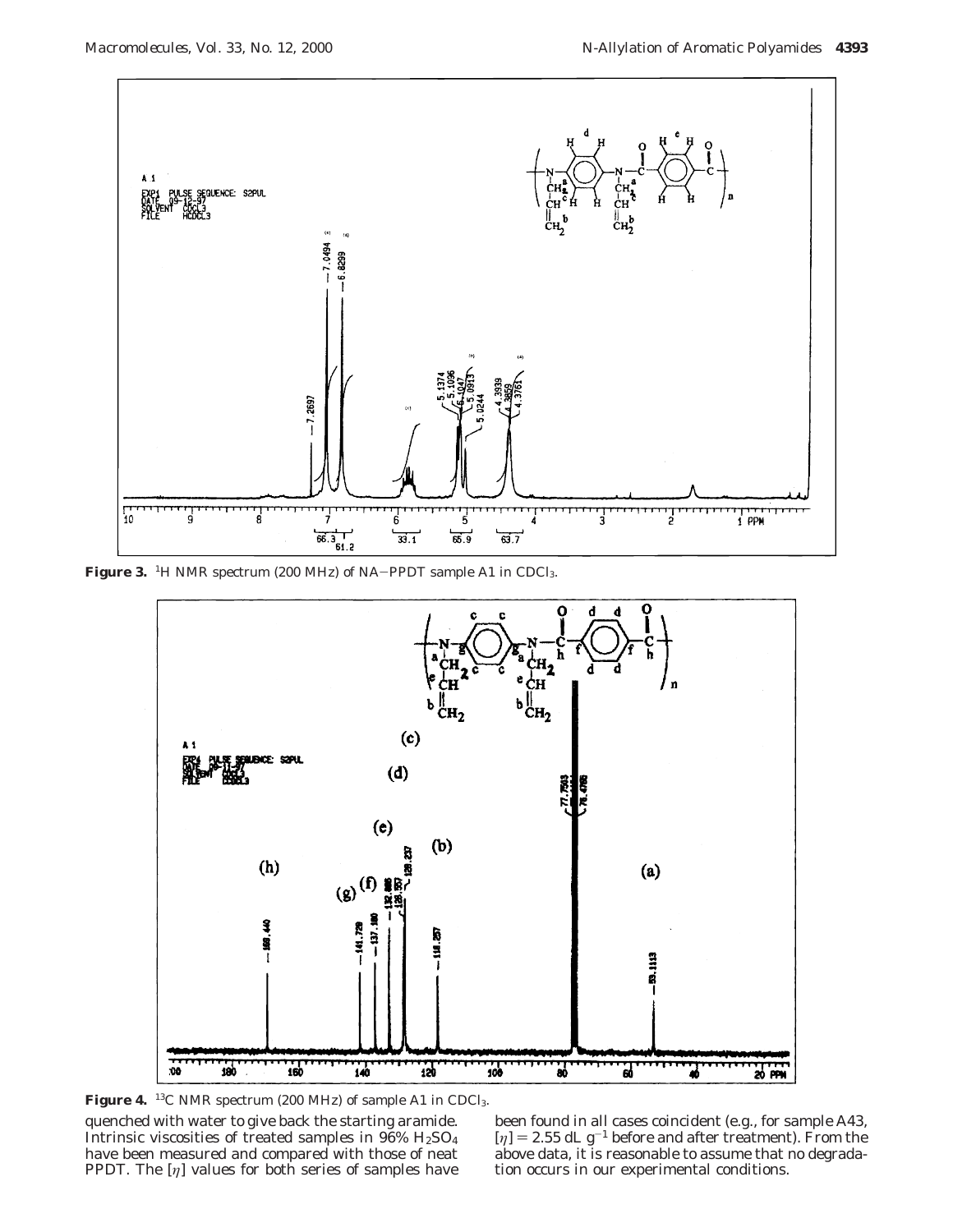

Figure 5. IR spectrum of NA-PPDT sample A14: (1) room temperature; (2) 110 °C.



**Figure 6.** Chromatographic trace of the DRI detector for NA-PPDT sample A64.

**Table 2. SEC Characterization Data of Four NA**-**PPDT Samples**

|                   | $SEC^a$                            |                   | $SEC-MALS^b$                            |                   | $SEC-SCVc$                  |                   |
|-------------------|------------------------------------|-------------------|-----------------------------------------|-------------------|-----------------------------|-------------------|
| sample            | $M_{\rm w}$ (g mol <sup>-1</sup> ) |                   | $D \, M_{\rm w} \, (\text{g mol}^{-1})$ | D                 | $[n]$ (dL g <sup>-1</sup> ) | D                 |
| A36<br>A38<br>A63 | 20 4 20<br>18 025<br>36 100        | 2.9<br>2.4<br>2.4 | 31 800<br>26 700<br>42 600              | 1.6<br>1.5<br>1.5 | 0.187<br>0.161<br>0.244     | 3.0<br>2.5<br>2.6 |
| A64               | 46 930                             | 2.3               | 51 400                                  | 1.5               | 0.309                       | 2.5               |

*<sup>a</sup>* Conventional SEC based on PS calibration. *<sup>b</sup>* On-line lightscattering detector. *<sup>c</sup>* On-line viscometry detector.

To check the other two points (full substitution and reproducibility) both partially and fully allylated PPDT samples have been prepared and characterized.

**(1) Partially Allylated PPDT.** These derivatives have been synthesized with the aim of comparing their

structure, behavior, and properties with those of the corresponding fully allylated NA-PPDT samples. For the partial functionalization, degrees of allylation >75% have been chosen, as it is only beyond this degree of substitution that PNA-PPDT is soluble in common chlorinated solvents and in DMSO, thus making rather easy its molecular characterization. As mentioned in the Experimental Section, at variance with the full substitution runs where the N-allylated PPDT becomes insoluble in the reaction medium and gives a precipitate, the partially allylated product remains in solution throughout the reaction. Figure 1 gives the **<sup>1</sup>**H NMR spectrum (300 MHz) of a partially allylated PPDT sample (A61) in  $d_6$ -DMSO. The signals at  $4-6$  ppm clearly show the presence of the allyl group. A single peak, attributed to amide protons, is present at 10.2 ppm. The  $COSY$ <sup>1</sup>H $-$ <sup>1</sup>H analysis in DMSO confirms cross-peaks between the above signal and the aromatic protons at 7 and 7.7 ppm. The degree of substitution can easily be calculated from the ratio between the integrated area of amide protons and that of vinyl protons at 5.8 ppm. In the sample under consideration, that ratio has been found equal to  $\approx$  83%. The above value is in excellent agreement with that expected by the stoichiometric ratio between the amount of allylating agent used and that of amide protons (84%).

IR spectra of the same PNA-PPDT sample, taken at room temperature (spectrum 1) and 110 °C (spectrum 2), respectively, are reported in Figure 2. Signals at 3077, 3009, 2984, 2926, 2862, and 751 cm-1, all linked to the allyl group, show shape and intensity variations as functions of *T*, as the allyl group is strongly affected by conformational changes induced by temperature rise.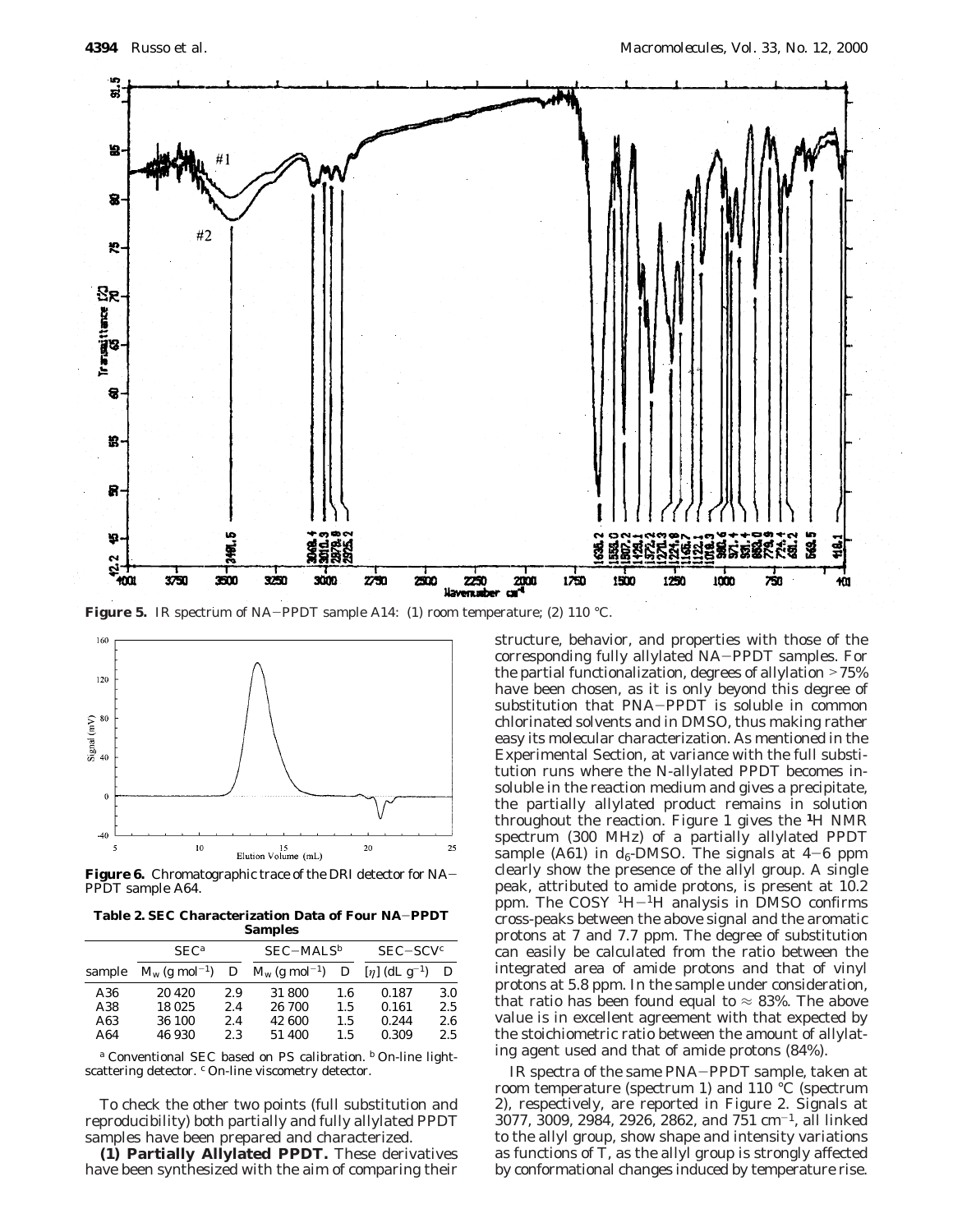

**Figure 7.** Experimental functions: *M*, [ $\eta$ ], and  $R_g = f(V)$  from the data given by the SEC-MALS-SCV system (sample A64).

They are also present in the fully allylated samples (see later). In addition, a typical signal due to amide  $N-H$ stretching vibration  $(3315 \text{ cm}^{-1})$  is clearly visible already at room temperature. Support for the presence of unreacted amide protons is also provided by the shoulder of the band at  $1511 \text{ cm}^{-1}$ , due to secondary amides.

DSC analysis shows two different glass transitions, the first of which is at the same temperature of the fully allylated PPDT ( $T_g \approx 150$  °C, see below), and the second one appears at higher temperatures ( $T_{\rm g} \approx 190-200$  °C). Therefore, it can be inferred that PNA–PPDT 200 °C). Therefore, it can be inferred that PNA-PPDT is formed by two kinds of amorphous domains, characterized by blocks having different degrees of allylation.

**(2) Fully Allylated PPDT in H2SO4.** Intrinsic viscosity data of some samples of both commercial and laboratory-made PPDT in  $H<sub>2</sub>SO<sub>4</sub>$  are reported and compared with the corresponding values of their fully allylated derivatives in  $CHCl<sub>3</sub>$  (Table 1). It can be seen that, by starting from different batches of the same PPDT, the corresponding derivatives are characterized by rather close [*η*] values, thus indicating excellent reproducibility of the N-allylation reaction. It should be pointed out that the strong tendency of  $CHCl<sub>3</sub>$  to evaporate made solution viscosity measurements difficult and exposed to relatively large fluctuations.

Disregarding relatively minor effects due to solvent change from sulfuric acid to chloroform, the more than 10-fold decrease of [*η*] from neat PPDT to NA-PPDT underlines the transition from rigid to flexible chains. We will consider this aspect in detail further on.

Figure 3 shows the 1H NMR spectrum of NA-PPDT (sample A1) in CDCl**<sup>3</sup>** (200 MHz). As already mentioned, signals in the range between 4 and 6 ppm are typical of allyl protons. Furthermore, the absence of peaks at  $9-10$  ppm (amide protons) suggests that full derivatization has been achieved. This is also confirmed by the ratio of the integrated areas of proper signals,  $(d + e)$ /  $(a + b + c)$  (see Figure 3 for attribution), found to be equal to 0.8, as expected for the full substitution.

Figure 4 gives the 13C NMR spectrum of the same fully allylated PPDT in CDCl<sub>3</sub> (200 MHz), Again, peaks at about 120 ppm (attributed to carbons atoms linked to amide NH groups) are absent, as clear evidence of complete substitution.

A further confirmation that the N-allylation reaction has been quantitative is underlined by the IR spectrum given in Figure 5 for the sample A14. No traces of broad absorptions either at ca.  $3300 \text{ cm}^{-1}$  (amide NH) or at 1540 cm-1, typical of secondary amides, are present. Instead, peculiar allyl group bands (at 910 and 980 cm-1) and those of methylene groups (at 2920, 1460, and  $725 \text{ cm}^{-1}$ ) are evident.

DSC analysis of an NA-PPDT sample (sample A30) shows a single glass transition at  $\approx$ 150 °C, again supporting the structural homogeneity of its sequences along the chain. Second heating seems to induce some cross-linking through the allyl groups (at  $T \approx 270$  °C), followed by complete degradation (at about 400 °C); thermal degradation is confirmed by TGA, which also shows a residue >20% in nitrogen atmosphere at 800 °C, due to incomplete combustion and high char formation, whereas no residue in oxygen has been found even at 600 °C.

On the basis of the whole set of the above results, we can therefore conclude that N-allylation of PPDT is reproducible, is quantitative, and occurs without any chain degradation.

**SEC Characterization.** As an example, Figure 6 shows the SEC trace of the A64 sample (DRI detector). Using PS calibration, relative molar mass data of four NA-PPDT samples are given in Table 2 (columns 2 and 3), as weight-average molar mass  $(M_w)$  and polydispersity index (*D*).

As mentioned above, a more precise molecular characterization of the NA-PPDT derivatives, in terms of absolute molar mass, intrinsic viscosity, and dimensions and conformation of the macromolecules, has been attempted by the multidetector SEC-MALS-SCV system. Figure 7 shows the experimental functions *M*, [*η*], and  $R_g = f(V)$ , where *V* represent the elution volume, for the A64 sample. The broad range, in which *M*, [*η*], and  $R<sub>g</sub>$  of NA-PPDT are measured with acceptable accuracy, is clearly evident. A summary of the results obtained by the SEC-MALS-SCV system is also reported in Table 2. The discrepancy between the absolute *M*<sup>w</sup> values, from MALS, and the equivalent PS values is relatively large. Moreover, this difference, approximately ranging from 9 to 35%, strongly depends on molar mass, being substantially higher for low molar mass samples. A comparison of the differential MWD curves (by SEC-MALS) for the four NA-PPDT samples is reported in Figure 8.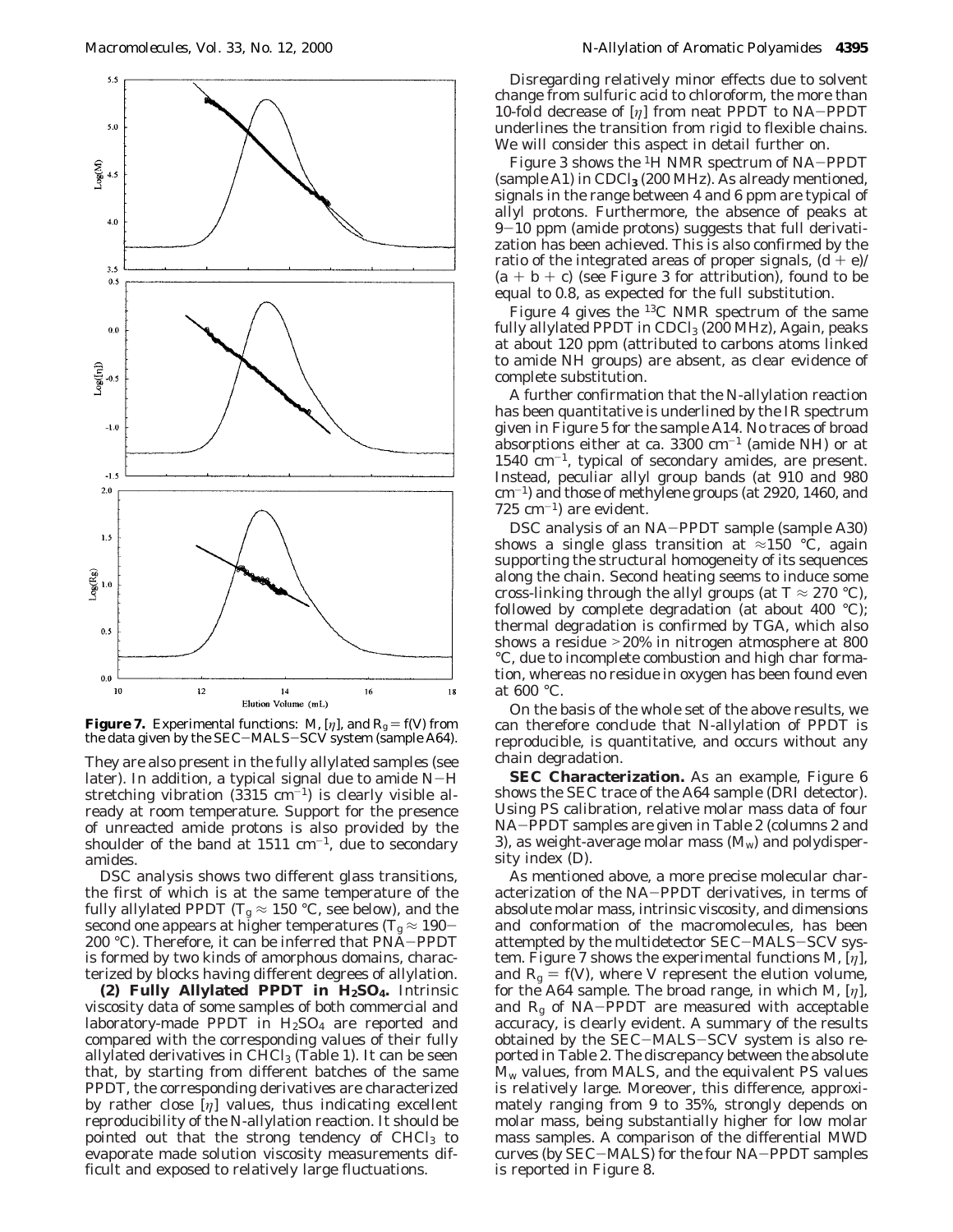

**Figure 8.** Differential MWD of four NA-PPDT samples.





**Figure 10.**  $R_g = f(M)$  power law for sample A64.